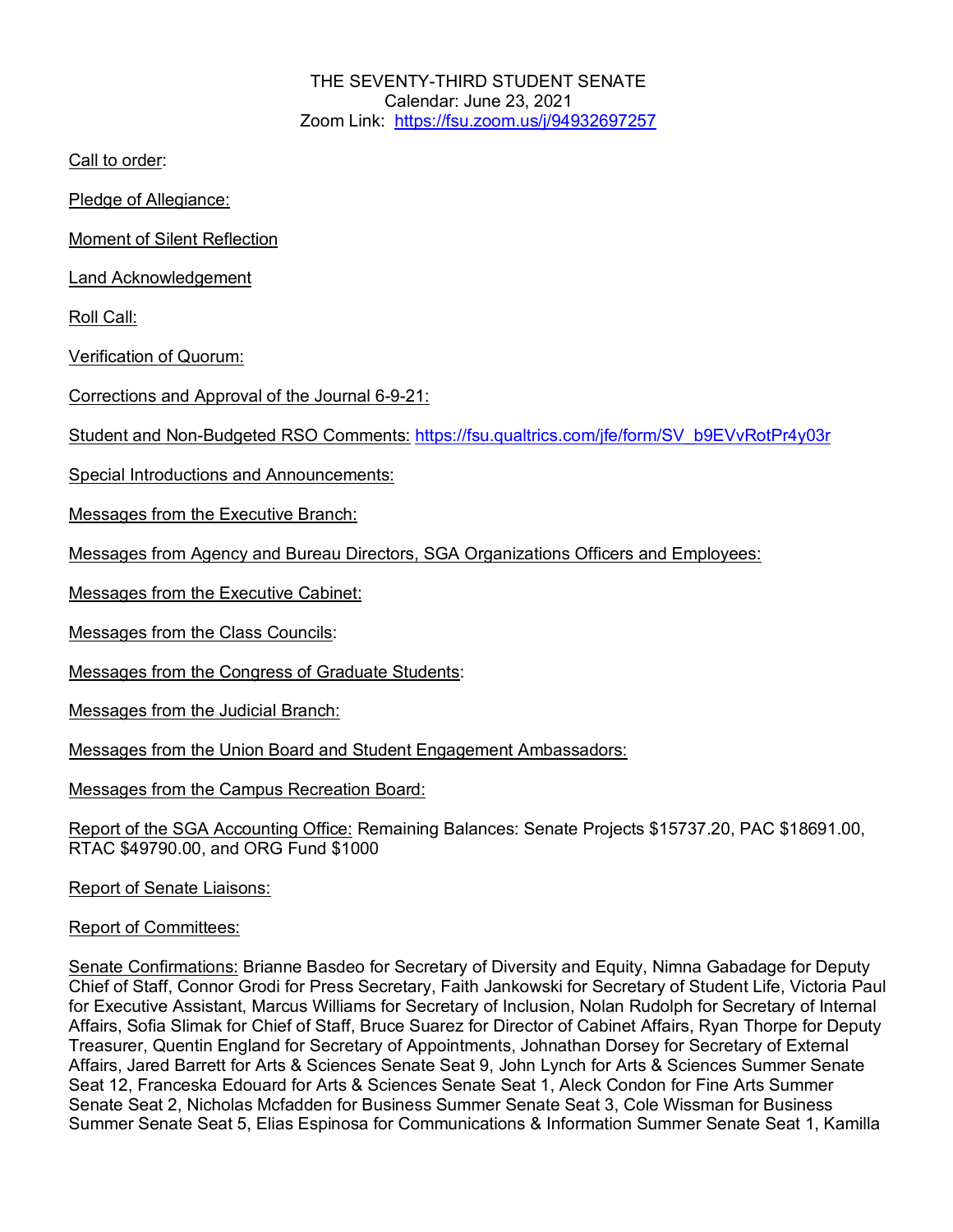Knyazeva for Communications & Information Summer Senate Seat 2, John Dion for Social Science Summer Senate Seat 4, Emma Berman for Criminology Summer Senate Seat 1, Serena Barker for Undergraduate Studies Summer Senate Seat 15, Conner Blitch for Undergraduate Studies Summer Senate Seat 8, Cassidy Branch for Undergraduate Studies Summer Senate Seat 25, Chase Freeman for Undergraduate Studies Summer Senate Seat 11, Spencer Hautrive for Undergraduate Studies Summer Senate Seat 3, James (Jimmy) Wood for Undergraduate Studies Senate Seat 21, Ryan Wills for Human Sciences Summer Senate Seat 1

## Consent Calendar:

### Bills First Reading:

### Bills Second Reading:

- Bill 41 Sponsored by Senator Randall (P) Transferring \$1,967.89 from Senate Projects to Special Olympics at FSU for event costs. **REFERRED TO SLAA THEN BUDGET, 06.02. PASSED IN SLAA, 06.09. PASSED IN BUDGET, 06.22.**
- Bill 42 Sponsored by Senators Tackett, Marcus (P), Garcia (Co) Fixing contradictory election code statutes and increasing transparency in campaign finances. **REFERRED TO FINANCE THEN JUDICIARY, 06.02. AMENDED AND PASSED IN FINANCE, 06.08. PASSED IN JUDICIARY, 06.13.**
- Bill 43 Sponsored by Senators Marcus, Tackett (P), Garcia (Co) Fixing contradictory election code statutes and increasing transparency in campaign finances. **REFERRED TO FINANCE THEN JUDICIARY, 06.02. PASSED IN FINANCE, 06.08. AMENDED AND PASSED IN JUDICIARY, 06.13.**

# Constitutional Amendments:

# Resolutions:

| <b>Resolution 18</b> | Sponsored by Senator Gonzalez (P)<br>Calling on the FSU Administration and Board of Trustees to review and withdraw<br>investments from corporations deemed unethical by the FSU student community.<br>REFERRED TO SLAA, 02.10. TABLED IN SLAA, 02.16., 02.23., 03.09., 03.16,<br>03.23, 03.30, 04.06, 06.09. |
|----------------------|---------------------------------------------------------------------------------------------------------------------------------------------------------------------------------------------------------------------------------------------------------------------------------------------------------------|
| <b>Resolution 39</b> | Sponsored by Senator Randall (P)<br>Granting a reimbursement appeal to the College of Communication and Information<br>SLC. REFERRED TO FINANCE, 06.09. PASSED IN FINANCE, 06.22.                                                                                                                             |
| Resolution 40        | Sponsored by Senator Myers (P)<br>Amending Rule 8.3 to include the Land Acknowledgement in the calendar.<br>REFERRED TO RULES & CALENDAR, 06.09. PASSED IN RULES & CALENDAR,<br>06.16.                                                                                                                        |
| <b>Resolution 41</b> | Sponsored by Senators Marcus, Nasworthy (P), Soto (Co)<br>Encouraging Florida State University to formally acknowledge Pride Month and<br>apologize for its past actions towards the LGBTQ+ community.                                                                                                        |
| <b>Resolution 42</b> | Sponsored by Senator Lewis (P)                                                                                                                                                                                                                                                                                |